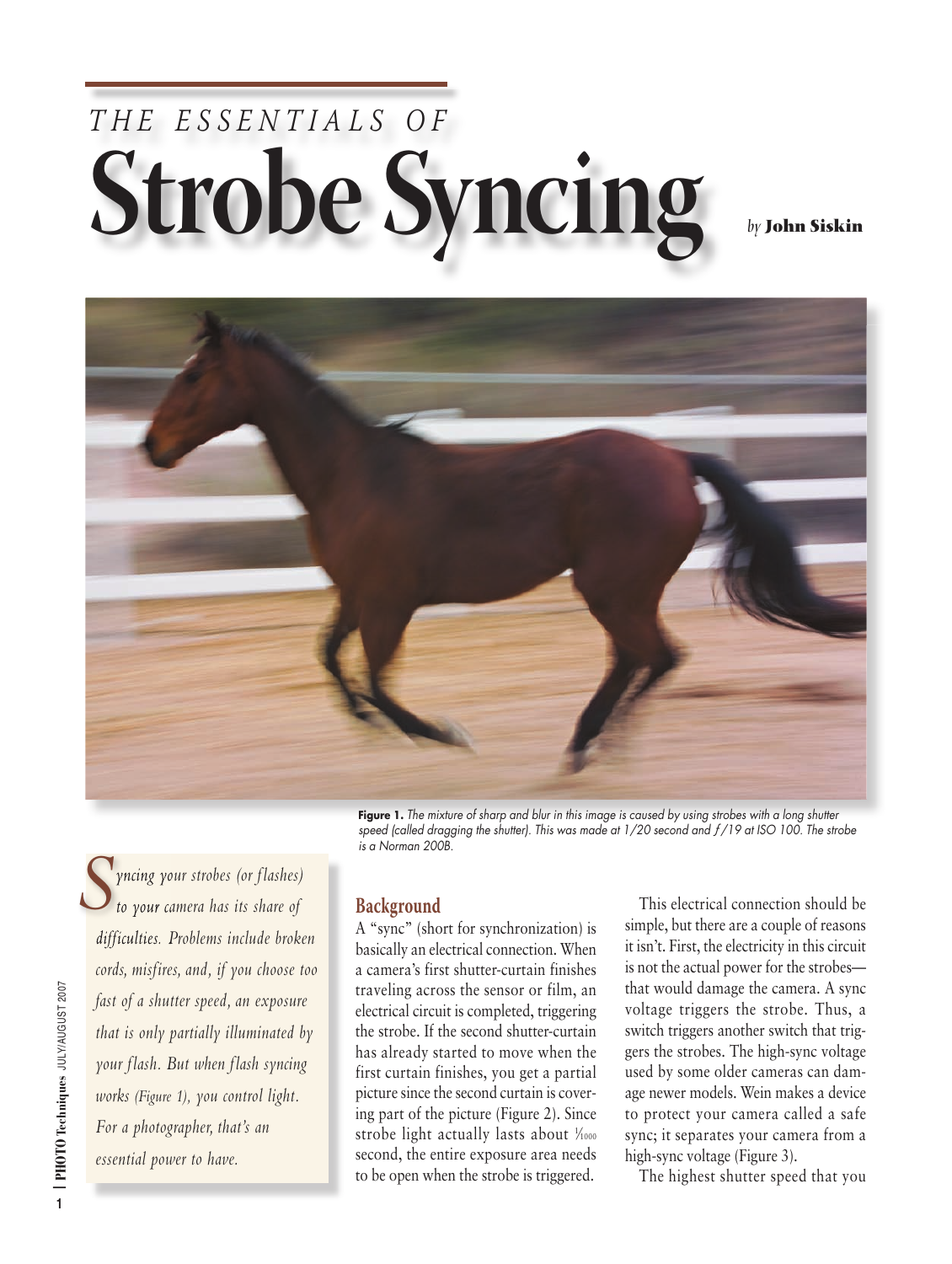**Figure 2.** *The fuzzy black line at the top of the image is* ▲ *causzed by using too fast of a shutter speed with strobes.*



**Figure 3.** *The Wein Safe Sync prevents high voltages from damaging your camera.*

can use without having part of the image unaffected by the flash is called the sync speed. A few camera manufacturers make strobes that flash repeatedly, allowing syncing at higher shutter speeds—the extra flashes allow the shutter to completely travel over the sensor while light from the strobe is present. The nice thing about this highspeed sync is not stopping action, but reducing existing light in a shot. This gives you more control over the balance between daylight and strobe (called flash fill). Currently, Canon, Nikon, Pentax, and Olympus have that feature on some, not all, of their camera bodies. For it to work, you must have both a camera body and flash that are built for that feature, which is generally referred to as FP flash. This mode reduces the power of the strobe substantially: at  $\frac{1}{250}$  second the power is down to 25% on one unit I checked. At 1 ⁄500th you have only about 12% of your original power.

There are various ways to use sync to creatively mix strobes with existing light. For instance, you can stop the action with the strobe, while the rest of the picture is blurred by the existing light (Figure 1). This is called dragging the shutter. The amount of blur is controlled by the shutter speed because the flash lasts such a short time. Some cameras let you do this automatically with a setting called slow sync. Many modern cameras also give you some control over when the strobes are triggered. When the strobes go off at the beginning of the exposure it is called



front-curtain sync, which is the normal way for sync to work. In this case the blur will be in front of the image. If you trigger the strobes at the end of the shot the blur will follow the sharp image. This is called rear-curtain sync. Both of these can be good image-making tools. There used to be a bunch of special syncs for flashbulbs; at least we don't have to work with those anymore (Figure 4).

## **Where to sync**

The sync can be located in two places on a modern camera: the hot shoe and the PC terminal. The hot shoe, also called flash shoe (Figure 5), is usually on top of the camera, while the PC socket, when it is there at all, is usually on the other side of the camera from the shutter release (Figure 6). If you want to

**Figure 4.** *This is an old flash bulb.* ▲ *These things were surprisingly powerful.*



**Figure 5.** *The hot shoe of a Nikon FE. More modern cameras have additional contacts.*



**Figure 6.** *This is the camera PC connection.*



**Techniques** JULY/AUGUST 2007 **|**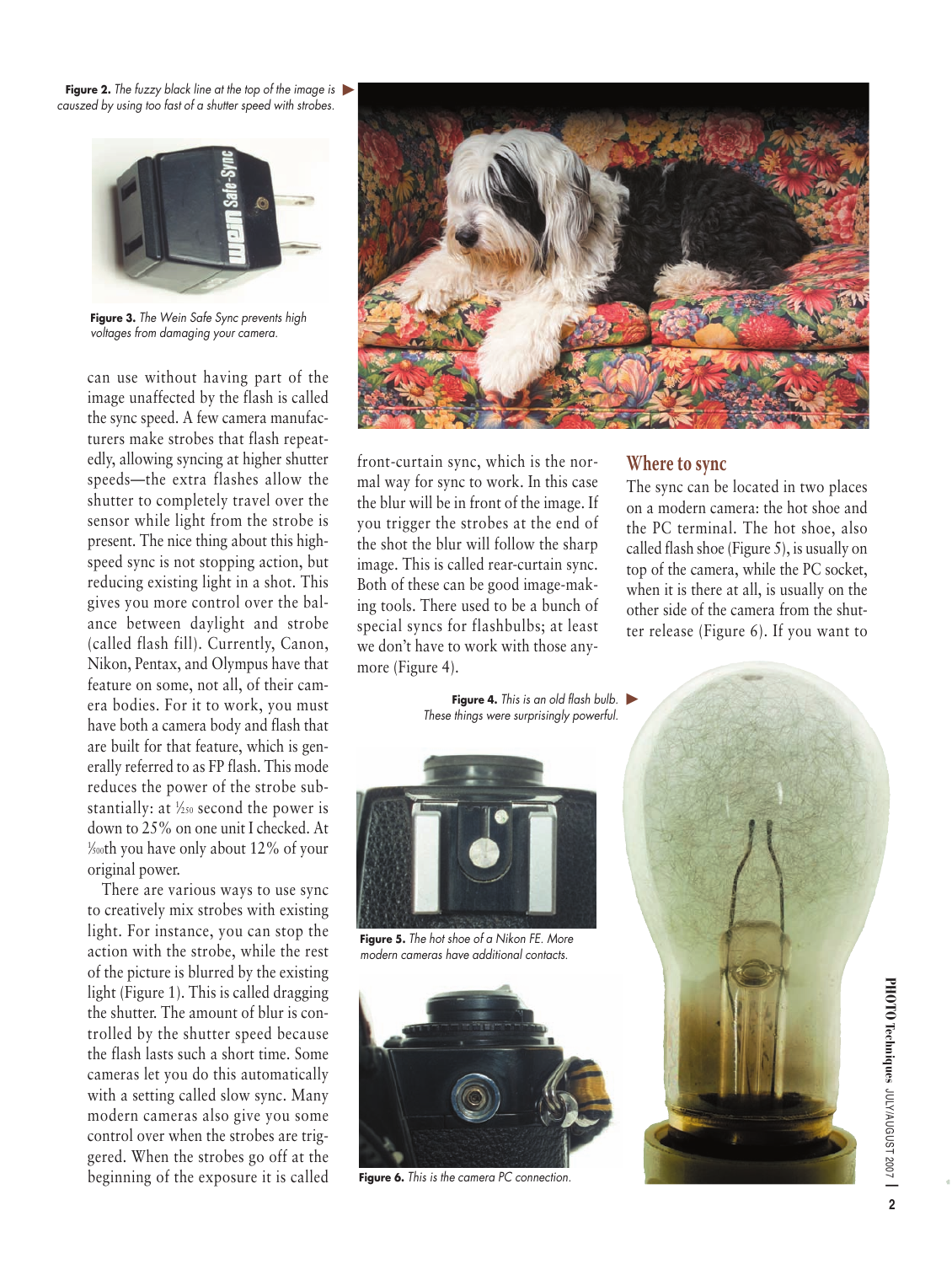connect the camera to the strobes with a wire, you connect a PC cord (Figure 7) to the PC terminal of the camera, then plug the other end into the strobe equipment (or plug the other end into an extension and then into the strobe). There are adapters that allow you to use a PC cord with a hot shoe. Unfortunately, PC cords are delicate and often fail. Be sure to have an extra. There are also radio systems to sync your strobe; we'll get to them soon.

Most professional, off-camera strobes use one of two plugs. Most, but not nearly all, strobes use a .25×1.25-inch plug, which looks like an old style headphone plug (Figure 8). The other common plug used is a regular household plug, just as you'd find on a lamp or a blender (Figure 9). (You'll notice some of my plugs are gold plated, which is supposed to make them more reliable.) The problem with the household plug is that if you have a momentary lapse of concentration, you might plug your camera into the wall socket. This would be very bad. I had an assistant do that once. Very very bad.

An alternative is to use a radio transmitter (sometimes called a "sender") to tell the strobes to trigger (Figure 10). This requires a transmitter that attaches

to the hot shoe and a receiver that attaches to the strobes, in the same way a wire from the camera would attach. The great thing is that there is no long wire connected to the camera, which makes handling the camera easier. Also, there is no high-trigger voltage to damage the camera; which is very nice. There are several kinds of radio slaves, units like the Pocket Wizard that cost between \$150 and \$300, or units made in China and sold on eBay that cost between \$30 and \$50. You can find them by doing a search for "digital radio slave" on eBay. I have one of the units from eBay; it works very well, but it doesn't always trigger the strobes at 30 feet from the transmitter. Those units have the .25¥1.25-inch plug and a PC terminal that you can attach to a pack that uses the household connector using a household-to-PC adapter.

## **Infrared triggers**

There is another method for triggering strobes at a distance: infrared triggers (Figure 11), a system I used at one time. It consisted of a little on-camera flash with an infrared filter over the light. It fit in my hot shoe and triggered a very sensitive infrared slave that was on a strobe. I gave it up because the trigger



**Figure 9.** *A lot of strobes still use this connector at the strobe. The problem is that it will also fit in a wall socket.*

*China. These are remarkably inexpensive. Notice that the smaller unit—the transmitter fits on the camera hot shoe.*

unit ran on AA batteries and took forever to recycle. I have expensive strobes that recycle in less than two seconds, but the trigger wasn't ready for at least seven seconds. I don't like to wait.

If you want multiple strobes to work together in a single shot, they all have to trigger at once. There are devices called optical slaves that can make this happen (Figure 12). Each slave triggers a connected strobe when it is hit by the light from another strobe. I use a lot of these to trigger additional strobes on a shoot. Slaves are generally a small package of electronics encased in solid plastic. They have different connectors for different strobes: PC, household, ¼-inch headphone style, and hot shoe. These can be simple tools, and often cost as little as \$15.

Their biggest problem is that slaves don't always work. The slave may not "see" enough light, for instance. The simple way to deal with this is connect the slave to a sync cord and move the slave closer to another strobe. You also can do this with a radio receiver. You can get slaves that are more sensitive; of course, they cost more. Another problem is that slaves and power packs, particularly packs that use the household-connector-type sync, need the plug put into the pack in a certain direction. The answer to this is simple: take the slave out, turn it 180º, and plug it back in. Then there are slaves that stop working. I don't know why they do this, but I check all my slaves every few months to make sure they still work. Lastly, there are situations when the strobe goes off when you don't want it to. Another photographer's strobe can trigger your optical slave, which is why optical slaves are not good for events such as weddings. (You might want to use additional radio receivers for multiple strobes if you shoot weddings.) Sometimes other things trigger slaves—I once had a problem with a flashing light on top of a forklift.

Optical slaves can be a little annoying, but a handful of them can make impossible shots doable. In the shot in Figure 13, I used four separate strobes. I